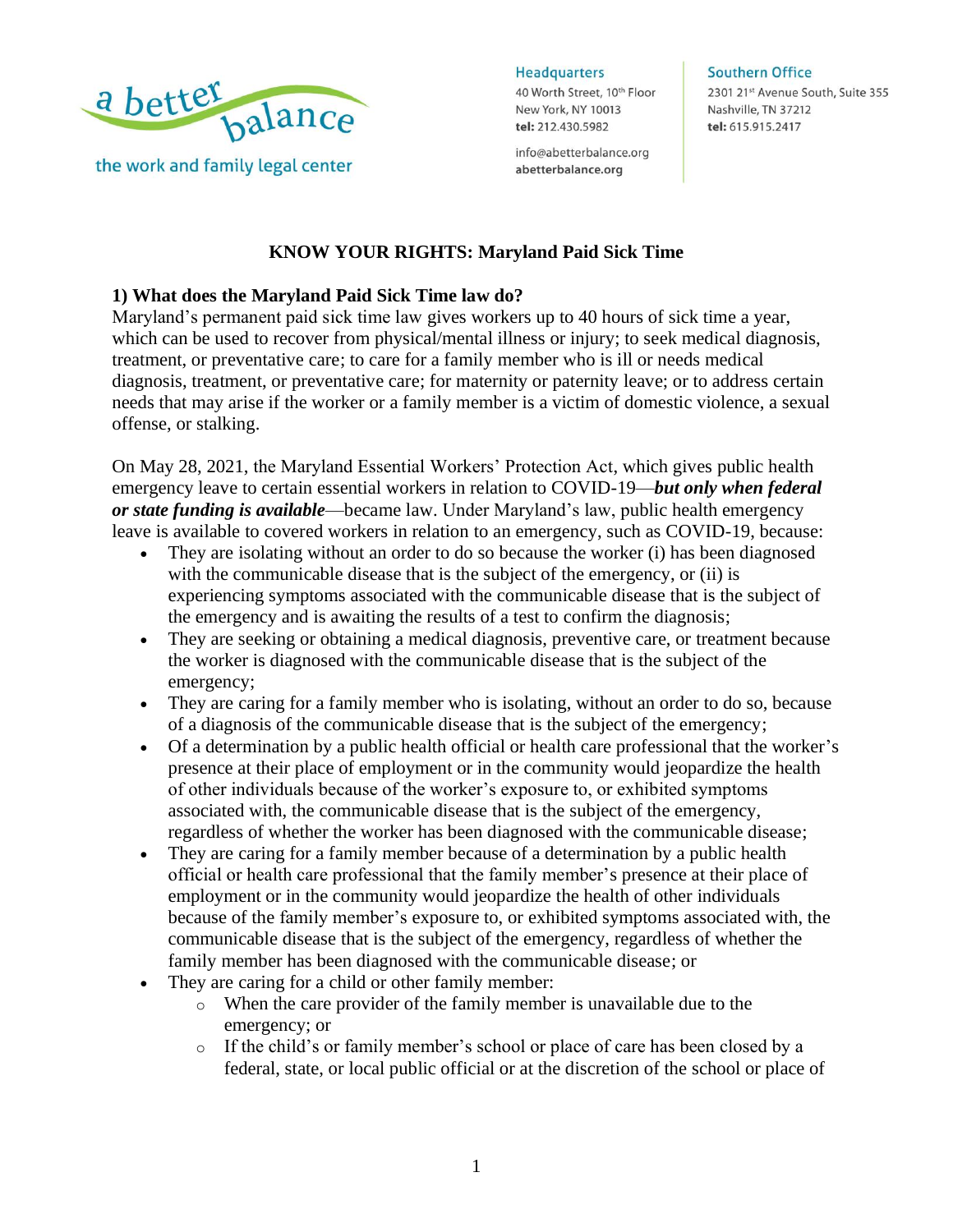

**Headquarters** 

40 Worth Street, 10th Floor New York, NY 10013 tel: 212.430.5982

info@abetterbalance.org abetterbalance.org

**Southern Office** 

2301 21st Avenue South, Suite 355 Nashville, TN 37212 tel: 615.915.2417

care due to the emergency, including if the school or place of care is physically closed but providing instruction remotely.

The law becomes effective on May 28, 2021 and remains in effect until the Governor Hogan's State of Emergency Proclamation due to COVID-19 expires.

## **2) Am I covered?**

*Under Maryland's permanent paid sick time law:* if you regularly work as an employee in Maryland for **at least 12 hours per week**, you may be covered, whether you are a **full-time or part-time** worker. However, the law does not cover federal employees, independent contractors, agricultural workers, certain temporary workers, workers under the age of 18 before the beginning of the year, workers that are on-call in a health or human services industry that can reject or accept a shift, are not guaranteed to be called in to work, and are not employed by a temporary staffing agency, and a few other narrow groups.

*Under the Maryland Essential Workers' Protection Act:* if you perform a duty or work responsibility during an emergency that cannot be performed remotely or is required to be completed at your work site *and* provide services that your employer determines to be essential or critical to its operations, then you are probably covered. However, the law only applies to industries and sectors identified by the Governor or a federal or state agency as critical to remain in operation during the emergency.

## **3) How much sick time can I earn under Maryland's permanent paid sick time law and receive under Maryland's Essential Workers' Protection Act?**

*Under Maryland's permanent paid sick time law:* you earn **1 hour** of sick time for **every 30 hours worked**, up to a maximum of **40 hours** per year. If your workplace has **15 or more workers**, that time must be paid. If your workplace has **fewer than 15 workers**, your sick time may be unpaid—but you can't be fired or punished for taking it.

*Under the Maryland Essential Workers' Protection Act:* unless otherwise specified by a federal program, order, law or regulation, **full-time workers** who regularly work 40 or more hours per week can take up to 112 hours of public health emergency leave. **Part-time workers** who regularly work less than 40 hours per week can take public health emergency leave up to an amount of hours equivalent to the average hours worked during a typical 4-week working period. **Workers whose schedules and amount of hours worked vary** from week to week can take public health emergency leave for up to the average number of hours that the worker was scheduled per week over the 6-month period ending on March 5, 2020—however, if the worker did not work over that 6-month period, they can take public health emergency leave for a number of hours that the worker reasonably expected to work per week at the time of hiring *or* for the average number of hours per week that the worker would normally be scheduled to work,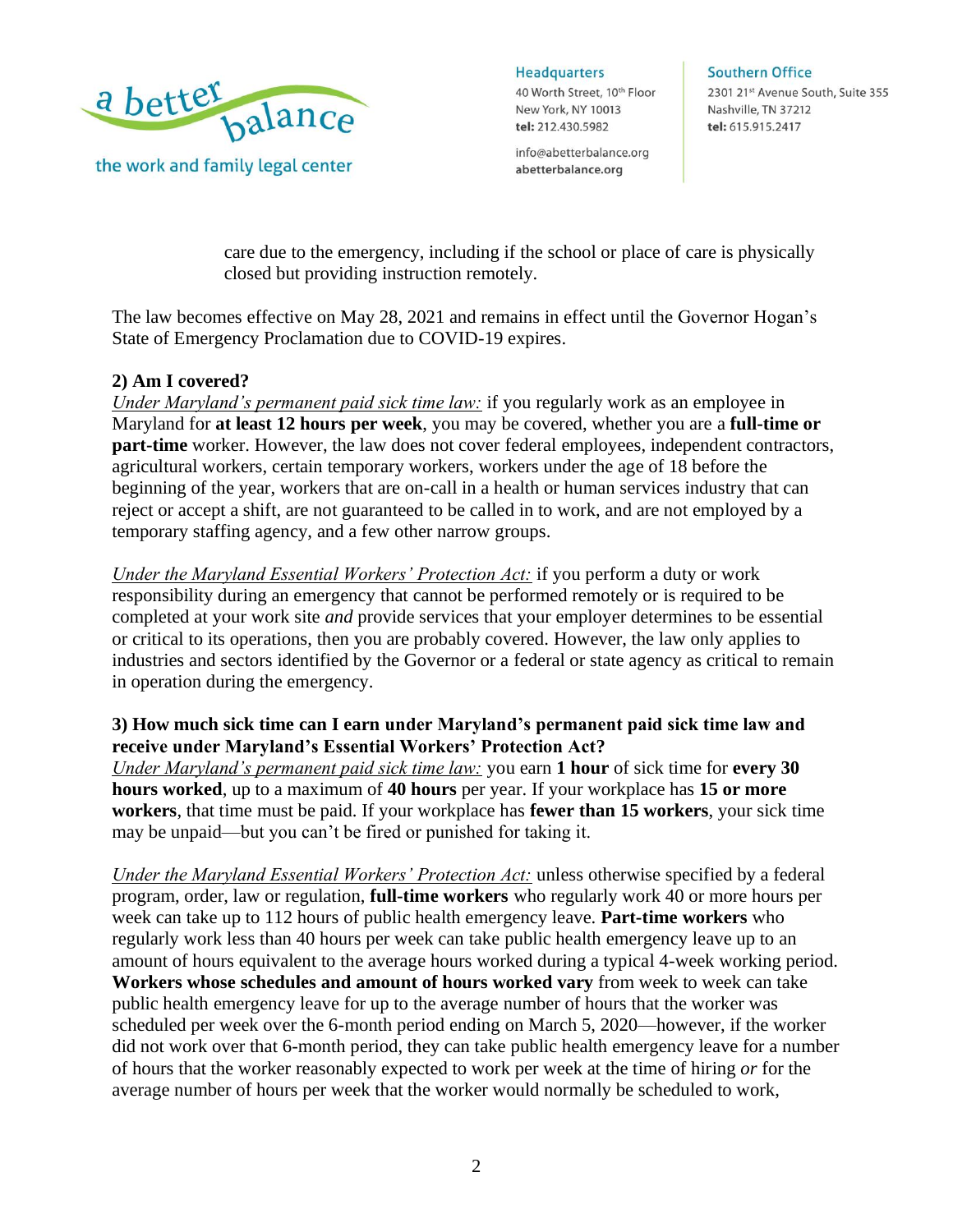

**Headquarters** 

40 Worth Street, 10th Floor New York, NY 10013 tel: 212.430.5982

info@abetterbalance.org abetterbalance.org

#### **Southern Office**

2301 21st Avenue South, Suite 355 Nashville, TN 37212 tel: 615.915.2417

whichever is greater. Unlike paid sick time under Maryland's permanent paid sick time law, workers do not have to earn—based on hours worked—this public health emergency leave.

Under both the permanent paid sick time law and the Maryland Essential Workers' Protection Act, all covered employees are protected against being fired or punished for using or requesting their sick time (including threats, discipline, demotion, reduction in hours, termination, etc.).

## **4) What if my work or my child's school or daycare is closed for a health emergency?**

*Under Maryland's permanent paid sick time law:* you cannot use your sick time because your work or your child's school or day care is closed unless you would otherwise be able to use your sick time (for example, if you are sick or caring for a sick family member).

*Under the Maryland Essential Workers' Protection Act:* you can use public health emergency leave to care for a child or family member when the care provider of the family member is unavailable due to the emergency or if the child's or family member's school or place of care has been closed by a federal, state, or local public official or at the discretion of the school or place of care due to the emergency, including if the school or place of care is physically closed but providing instruction remotely.

## **5) Which of my family members are covered by the law?**

*Under Maryland's permanent paid sick time law:* you can take sick time to care for yourself or a child, spouse, parent, parent of a spouse, grandchild, grandparent, legal guardian, or sibling.

*Under the Maryland Essential Workers' Protection Act:* you can take public health emergency leave to care for yourself or a child, spouse, parent, parent of a spouse, grandchild, grandparent, legal guardian, or sibling.

## **6) What if I already have paid leave or paid time off?**

*Under Maryland's permanent paid sick time law:* if you already get any paid leave (vacation, paid time off, etc.) that you can use as sick time *and* it's **at least** the same amount you would earn under this law, the law does **not** give you any additional paid time off.

*Under the Maryland Essential Workers' Protection Act:* public health emergency leave under the law is in addition to any other leave to which you may be entitled, including sick time under Maryland's permanent paid sick time law.

## **7) When can I begin using my sick time?**

*Under Maryland's permanent paid sick time law:* you start earning sick time immediately but cannot use it until 106 calendar days after the start of your employment.